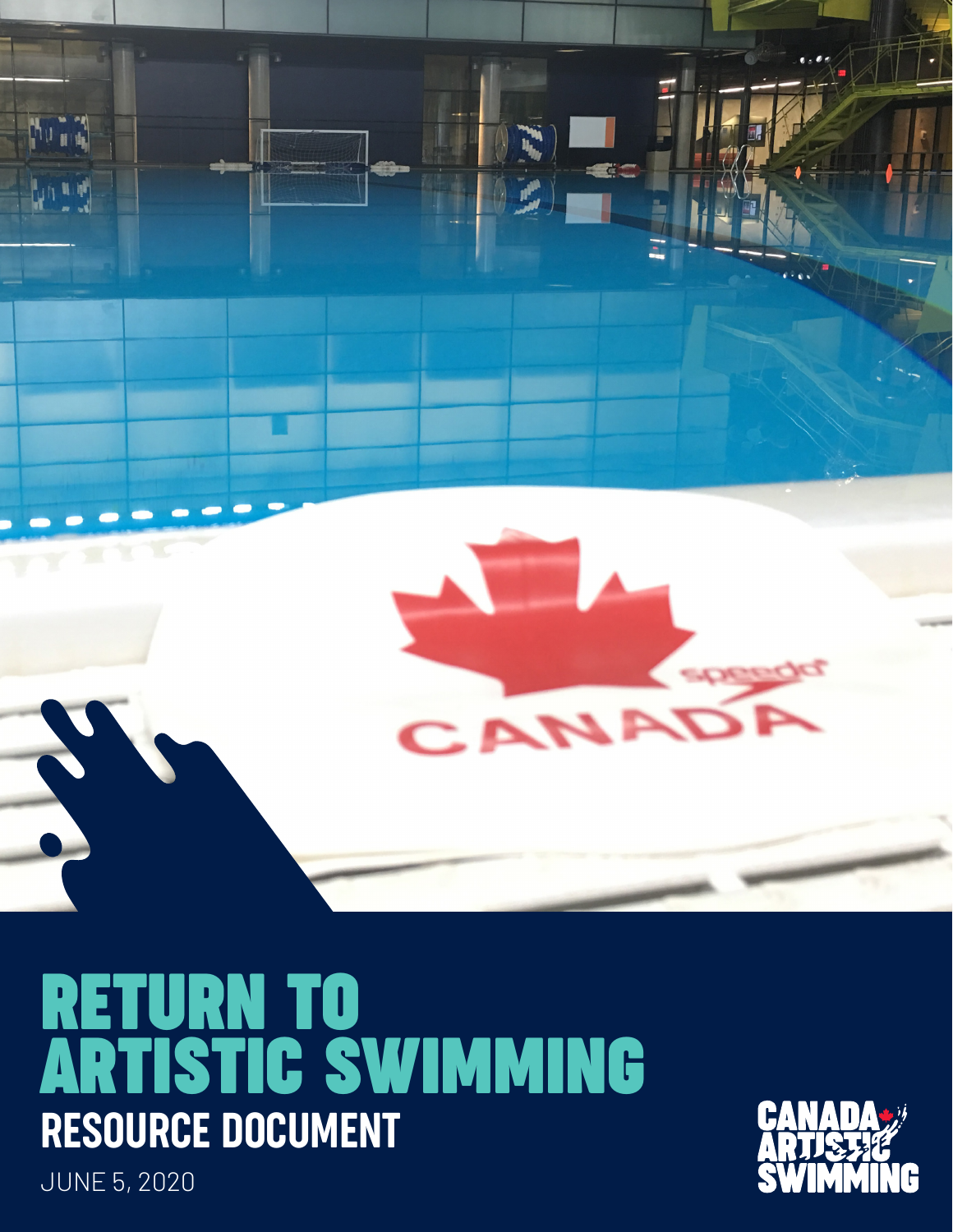# LEGAL DISCLAIMER

Canada Artistic Swimming has prepared this document based on the latest information available to date from third-party sources, including the World Health Organization and local public health authorities. The document will be updated periodically as the situation evolves and more information comes available.

This document is meant to provide information and guidance as to best practices based on current information. Each club is however responsible for assessing the risks in its particular environment and establishing the appropriate safety procedures to minimize those risks, while following the advice and instructions of public health and government authorities.

Additionally, it is an individual's responsibility for assessing their personal risks in consultation with medical professionals and for the outcome of their decisions and actions.

Each sport organization should comply with the requirements of the provincial and local government and health officials in terms of public gatherings and sporting events when determining when it is safe to return to activities. Nothing in this document is intended to provide legal advice. Do not rely on this document or treat it as legal advice.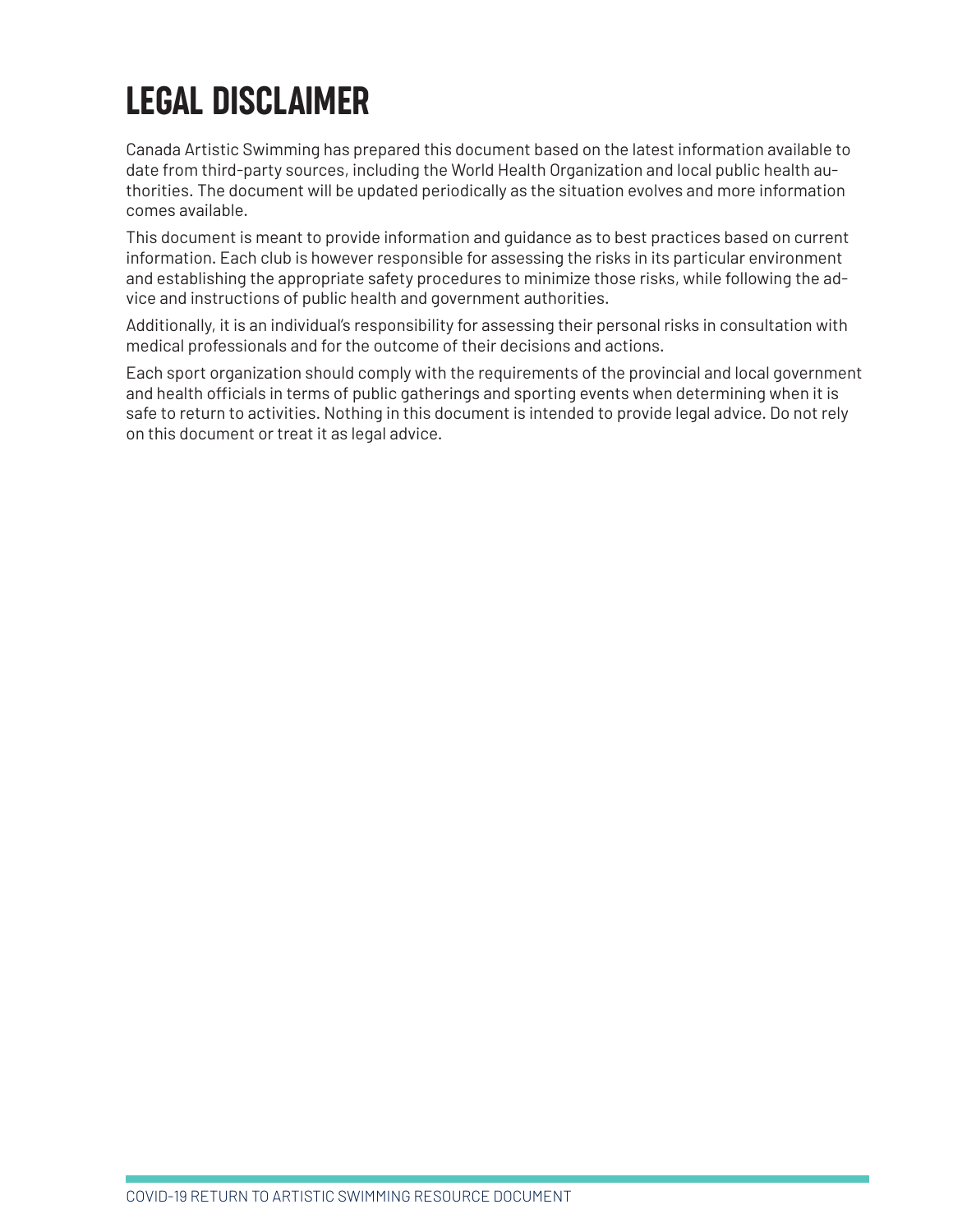# TABLE OF CONTENTS

| Procedure for the Prompt Identification, Isolation and Transportation of "sick" Individuals4 |  |
|----------------------------------------------------------------------------------------------|--|
|                                                                                              |  |
|                                                                                              |  |
|                                                                                              |  |
|                                                                                              |  |
|                                                                                              |  |
| Flow and Physical Distancing - Adopt a "Get in, train and get out" Approach 5                |  |
|                                                                                              |  |
|                                                                                              |  |
|                                                                                              |  |
|                                                                                              |  |
|                                                                                              |  |
|                                                                                              |  |
|                                                                                              |  |
|                                                                                              |  |
|                                                                                              |  |
|                                                                                              |  |
|                                                                                              |  |
|                                                                                              |  |
|                                                                                              |  |
|                                                                                              |  |
|                                                                                              |  |
|                                                                                              |  |
|                                                                                              |  |
|                                                                                              |  |
|                                                                                              |  |
|                                                                                              |  |
|                                                                                              |  |
| <b>APPENDIX1</b>                                                                             |  |
| <b>APPENDIX 2</b>                                                                            |  |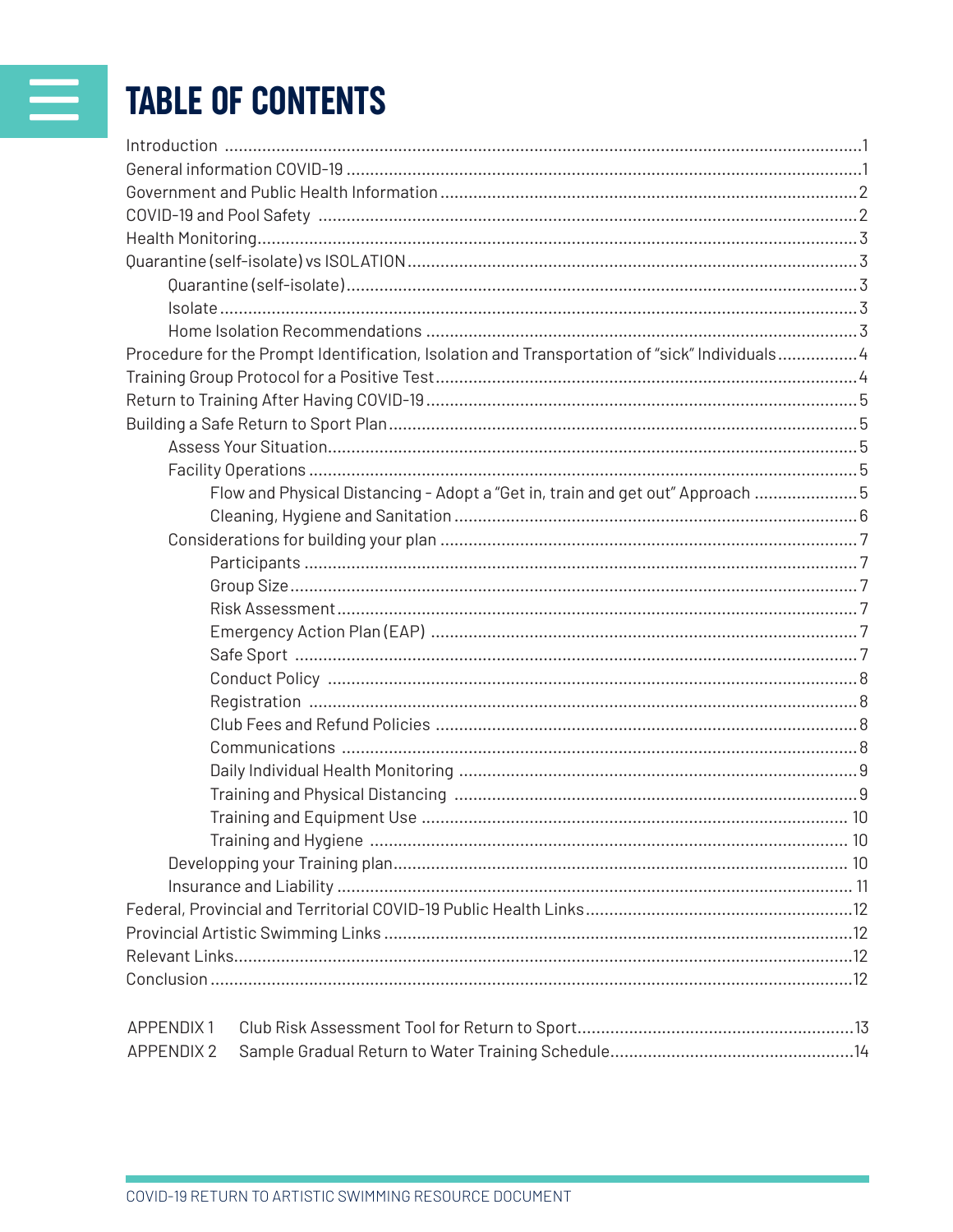<span id="page-3-0"></span>

 $\odot$ 

## INTRODUCTION

Sport makes an important contribution to the physical and emotional well-being of Canadians. As Canada begins to reopen for business after weeks of isolation due to the COVID-19 pandemic, it is important for PTSOs and Clubs to have a well-constructed plan for returning to the pool. The resumption of sport and recreational activities will be a complex process and will require that a purposeful, phased-in process be implemented to ensure the safety of athletes, coaches, other personnel and the wider local community.

The intent of this document is not to provide permission to return to sport, but rather provide a tool which consists of a minimum baseline of standards from current evidence, and guidelines from the provincial, territorial, and federal health authorities extrapolated into the sporting context by medical experts in infectious diseases and public health. The document focuses on 'how' the reintroduction of sport activity will occur in a cautious and methodical manner from an athlete, coach, and club perspective.

As the COVID-19 response varies from location to location, there is no standard approach that applies to all PTSOs and clubs however there are standard guidelines and practices to mitigate risk being recommended by various health and government agencies that need to be adhered to and that have been incorporated in the Return to Artistic Swimming document. We expect that there will be variations across the country so the document may not address all that will be required depending on your location. This document is meant to complement, not replace local public health and recreation facility advice.

The COVID-10 situation and the information available continues to evolve quickly. The information contained in the document is based on the best information available at the time of its publication.

# GENERAL INFORMATION COVID-19

COVID-19 is a type of coronavirus mostly found in animals, but when humans become infected, symptoms can range from mild to severe depending on a number of variables. The World Health Organization declared COVID-19 a global pandemic on March 11, 2020. Tragic consequences of this virus are being experienced around the world, including within Canada. There are many ongoing challenges for all of us to manage, and for our Canadian artistic swimming community, a safe and responsible return to artistic swimming is paramount. It is critical that everyone understands that COVID-19 can be spread prior to the onset of symptoms.

#### **TRANSMISSION**

COVID-19 is highly transmissible from person-to-person. The virus is primarily spread between people during close contact, most often via small droplets produced by coughing, sneezing, and talking. The droplets usually fall to the ground or onto surfaces rather than travelling through air over long distances. People catch COVID-19 by touching these objects or surfaces (fomites), then touching their eyes, nose, or mouth. People can also catch COVID-19 if they breathe in droplets from a person with COVID-19. The virus can persist in the air for up to three hours and on a variety of surfaces for up to 5 days (plastics and steel showing some of the longest times)<sup>1</sup>.

The virus is most contagious during the first three days after the onset of symptoms, although spread is possible before symptoms appear (pre-symptomatic), and can even be spread from people who may not show symptoms (asymptomatic)<sup>2</sup>. Common symptoms include fever, cough, fatigue, shortness of breath, and loss of smell and taste. While most cases result in mild symptoms, some may progress to acute respiratory distress syndrome, multi-organ failure, septic shock, and blood clots. The time from exposure to onset of symptoms is typically around five days but may range from

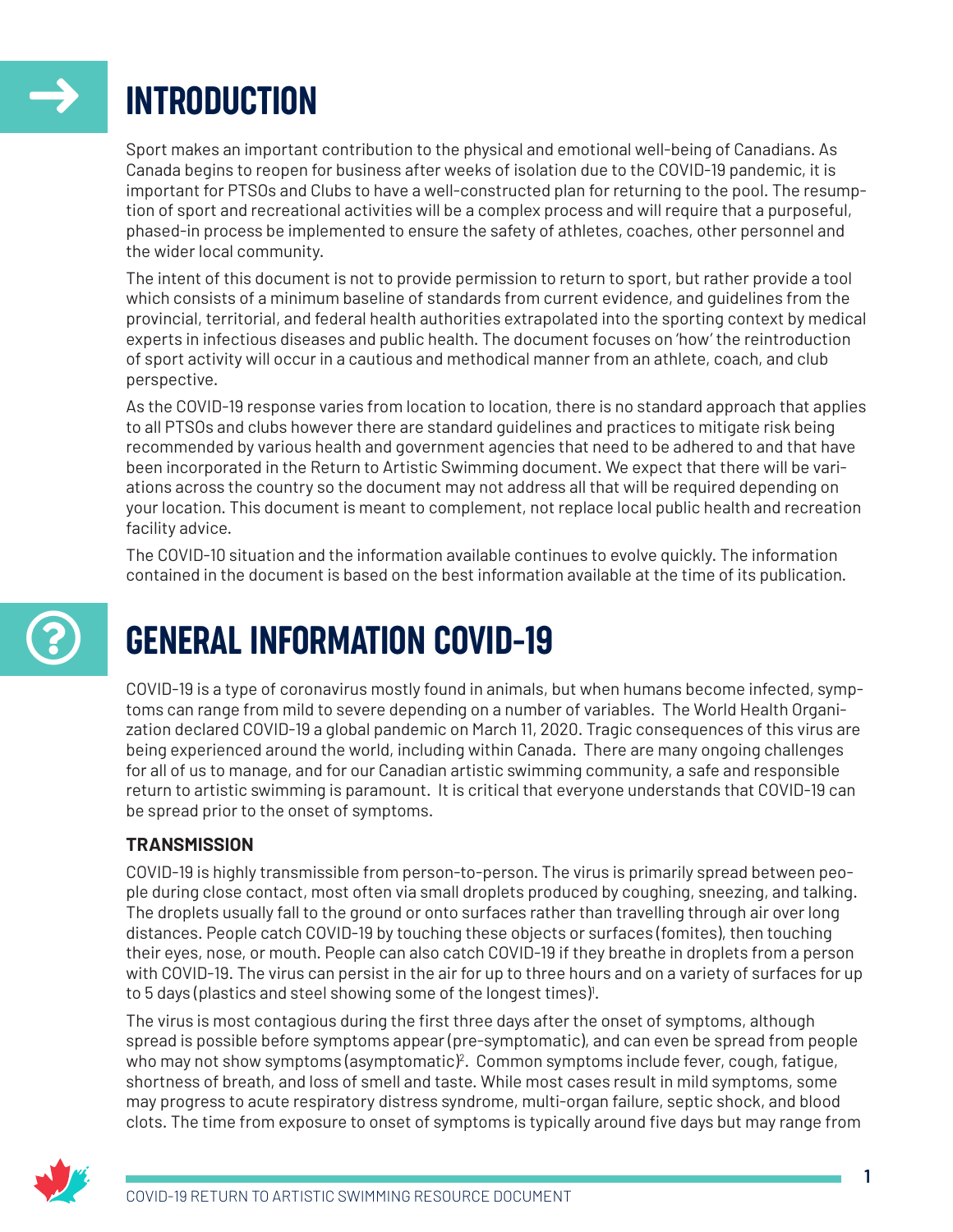<span id="page-4-0"></span>two to fourteen days, one of the factors making this such a hard disease to monitor and control.

#### **Additional Information:**

[Government of Canada: COVID-19](https://www.canada.ca/en/public-health/services/diseases/coronavirus-disease-covid-19.html) $\vec{R}$ [World Health Organization: Coronavirus](https://www.who.int/health-topics/coronavirus#tab=tab_1)  $\mathbf Z$ [CDC: What you should know about the Coronavirus to protect yourself and others](https://www.cdc.gov/coronavirus/2019-ncov/downloads/2019-ncov-factsheet.pdf)  $\boldsymbol{\mathcal{E}}$ What is the Coronavirus (John Hopkins)  $\vec{R}$ 

# **G**

## GOVERNMENT AND PUBLIC HEALTH INFORMATION

The timing of progression for the resumption of sport and recreational activity will be regulated by Provincial and Municipal Government's restrictions and guidelines, which will be influenced by any evidence of transmission issues within a local community.

Localized outbreaks may require PTSOs and clubs to restrict, postpone, or cancel return to training, and all clubs must be ready to respond accordingly. The timeline for reopening will vary depending on the jurisdiction and not all Provinces and clubs will resume operations simultaneously.

One representative in the organization should be designated to monitor provincial and local government websites for daily updates or changes to health guidelines.

# $\frac{1}{2}$

## COVID-19 AND POOL SAFETY

### *Are Swimming Pools safe?*

COVID-19 has a fragile lipid outer membrane, and is therefore highly susceptible to soaps and oxidants, such as chlorine<sup>3</sup>. According to the Centre for Disease Control (USA), there is no evidence that COVID-19 can be spread to humans through the use of pools, hot tubs or spas. Proper operation maintenance, disinfection with chlorine or bromine of pools should inactivate the virus (CDC 2020)

As new information and research becomes available, the general knowledge about pool safety will continue to increase and will influence decisions made by facility management.

General pool safety is among the ongoing challenges for all partners to manage, and for the Canadian aquatic community, a safe and responsible return to the pool is critical.

#### CD[C4](#page-18-0) : [Water and COVID-19 Facts](https://www.cdc.gov/coronavirus/2019-ncov/faq.html?CDC_AA_refVal=https%3A%2F%2Fwww.cdc.gov%2Fcoronavirus%2F2019-ncov%2Fphp%2Fwater.html#COVID-19-and-Water)

Myrtha Pools: [COVID-19 Swimming Pool Study;](https://www.myrthapools.com/en/magazine/covid-19-swimming-pool-study/) Professor Vincenzo Romano Spica, (Professor of Hygiene at the University of Rome "Foro Italico")

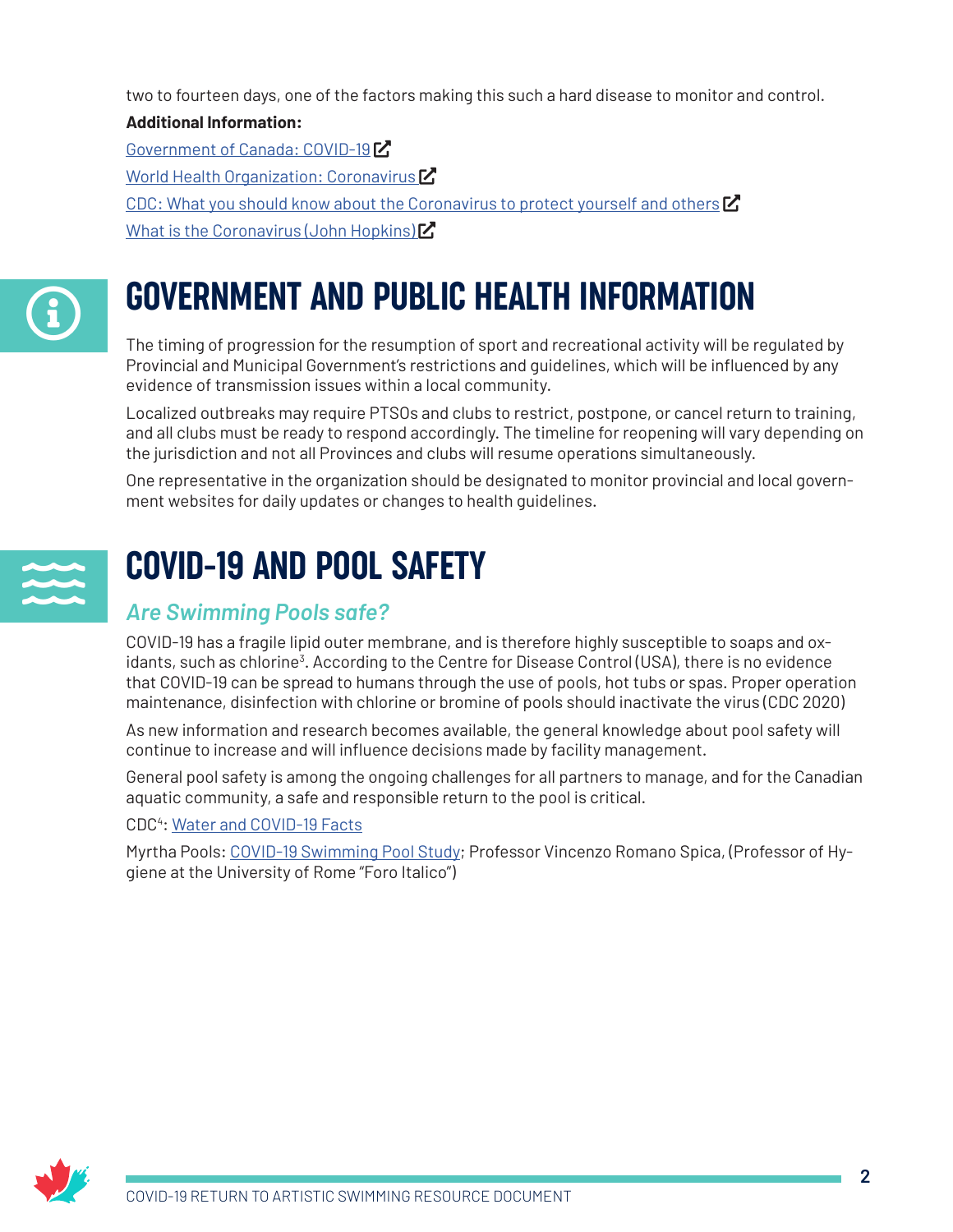<span id="page-5-0"></span>

# **HEALTH MONITORING**

Individuals should not participate in artistic swimming programs or any activity if, in the last 14 days, the individual, or anyone in their household has:

- $\Theta$  Experienced symptoms or signs of COVID-19, even if mild (including fever, sore throat, dry cough, fatigue, chills and body aches, shortness of breath, chest pain, diarrhea, pink eye, or loss of smell or taste)
- ɳ A confirmed case of COVID-19, or are waiting to hear the results of a lab text for COVID-19
- $\Theta$  Had close contact with someone who has a suspected, or confirmed case of COVID-19
- $\Theta$  Been told by public health that they may have been exposed and need to quarantine
- $\Theta$  Have travelled to or had a lay-over in any country outside of Canada
- $\Theta$  Have travelled from another province in Canada (if the province requires a period of quarantine following travel from another province)



# QUARANTINE (SELF-ISOLATE) VS ISOLATION[5](#page-18-0)

## QUARANTINE (SELF-ISOLATE)

Quarantine for 14 days if you have **no symptoms** and **any** of the following apply:

- $\Theta$  you are returning from travel outside of Canada (mandatory quarantine)
- $\Theta$  you had close contact with someone who has or is suspected to have COVID-19
- $\Theta$  you have been told by the public health authority that you may have been exposed and need to quarantine

### ISOLATE

You must isolate if **any** of the following apply:

- $\Theta$  you have been diagnosed with COVID-19, or are waiting to hear the results of a lab test for COVID-19
- ɳ you have symptoms of COVID-19, even if mild
- $\Theta$  you have been in contact with a suspected, probable or confirmed case of COVID-19
- $\Theta$  you have been told by public health that you may have been exposed to COVID-19
- $\Theta$  you have returned from travel outside Canada with symptoms of COVID-19 (mandatory)

### HOME ISOLATION RECOMMENDATIONS

- $\odot$  Notify your doctor or local health department by phone, as testing may be indicated
- $\odot$  Remain at home except to get urgent medical care
- $\odot$  Do not go to work, school, pool or other public places
- $\odot$  Cancel non urgent appointments
- $\odot$  Do not use public transport
- $\odot$  Monitor your symptoms and seek medical attention if you are having difficulty breathing, are unable to drink fluids or if your illness is significantly worsening
- $\odot$  Wear a face masks when around others, particularly when physical distancing cannot be maintained
- $\odot$  Separate from household members, at least 2 metres at all times
- $\odot$  Do not have visitors

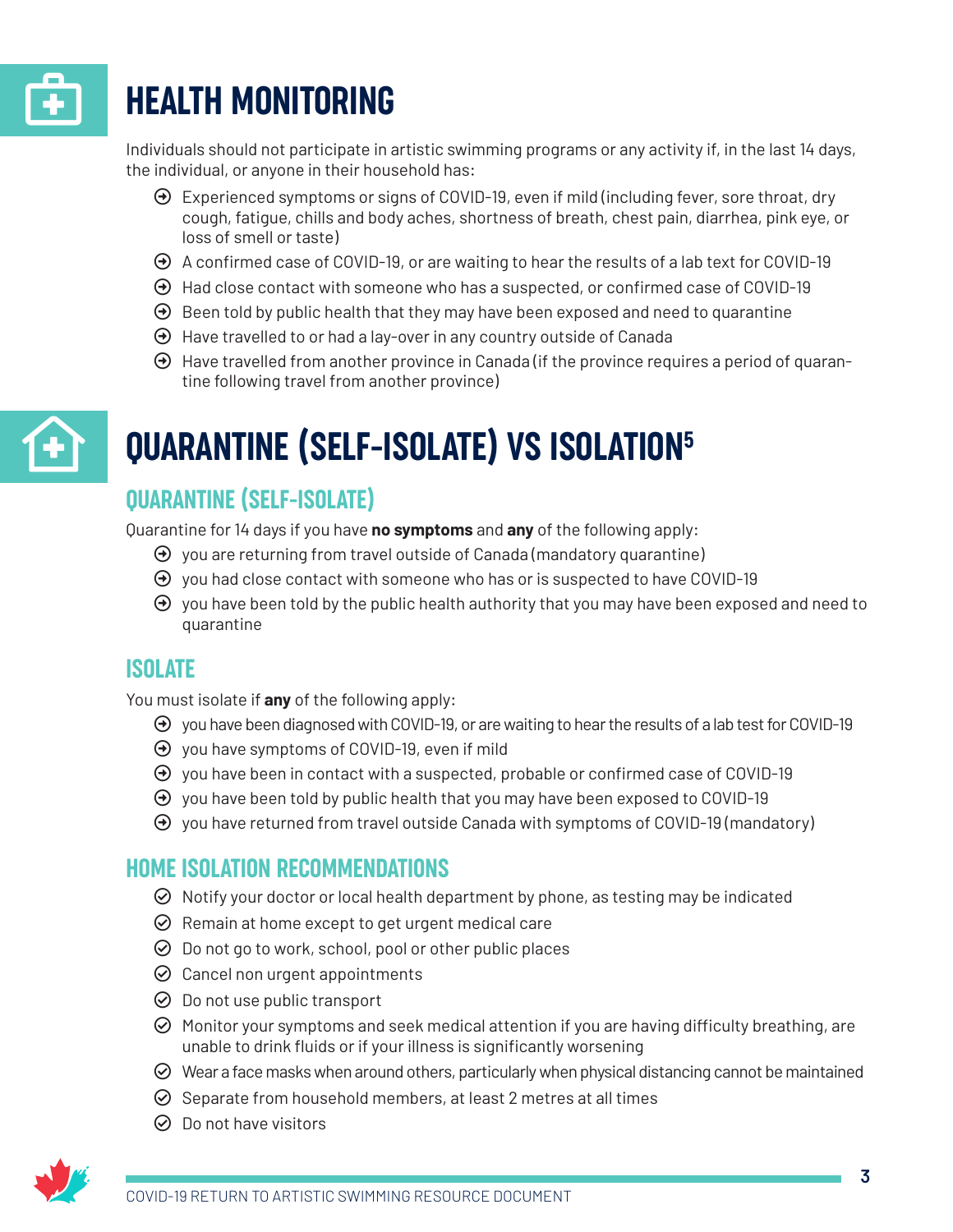- <span id="page-6-0"></span> $\odot$  Stay in a well-ventilated room (open windows) and use your own bathroom if possible
- $\odot$  Sanitize common use surfaces frequently
- $\odot$  If close contacts are vulnerable in terms of their health, consider alternative accommodations
- $\odot$  Avoid sharing household items
- $\odot$  Maintain excellent hand hygiene

# $\blacktriangleright$

## PROCEDURE FOR THE PROMPT IDENTIFICATION, ISOLA-TION AND TRANSPORTATION OF "SICK" INDIVIDUALS

Each Club must have a designated person in place prior to returning to artistic swimming in the pool who is the lead for the COVID-19 portfolio and is responsible for:

- $\Theta$  Being the primary contact for participants to self-report COVID-19 symptoms or exposure.
- $\Theta$  Removing participants who feel unwell from further training.
- ɳ Immediately separating (Isolating) staff, patrons, or swimmers with [COVID-19 symptoms](https://www.cdc.gov/coronavirus/2019-ncov/symptoms-testing/symptoms.html) (for example, fever, cough, or shortness of breath).
- $\Theta$  Immediately notifying facility staff while maintaining confidentiality in accordance with privacy laws.
- ɳ Notifying participants of possible exposure to COVID-19 in the instance that an individual with symptoms of COVID-19, even if mild, attended training (This is why you need a detailed attendance log).
- ɳ Reporting any suspected or confirmed cases of COVID-19 as directed by their PTSO or Club Board.
- ɳ Reporting any suspected or confirmed cases of COVID-19 as directed by Public Health.
- $\Theta$  Modifying, restricting, postponing, or cancelling return to training due to an evolving COVID-19-related outbreak or emergency within their club or recreational facility.
- $\Theta$  Establishing procedures for safely transporting anyone sick to their home or to a healthcare provider.
- $\Theta$  Depending on which areas of the facility the individual has been in, precautions will need to be taken by other participants until the thorough cleaning of surfaces and equipment has taken place.

# $\mathbf{G}$

## TRAINING GROUP PROTOCOL FOR A POSITIVE TEST

If any staff or staff tests positive for COVID-19, the following steps must be taken :

- $\odot$  The athlete is removed from the training group immediately.
- $\odot$  Training for the training group is suspended and all team members are placed in self-isolation.
- $\odot$  The local public health authority will provide further management recommendations which may include further testing, and contact tracing.
- $\odot$  Any further team members who develop symptoms will be referred to the appropriate health authority or helpline for guidance on testing and appropriate management.
- $\odot$  Group Training can resume if:
	- $\odot$  All members undergo self-isolation for 14 days and no other member develops symptoms.
	- $\oslash$  All members are cleared to return to the training group by their physician in accordance with Provincial guidelines.

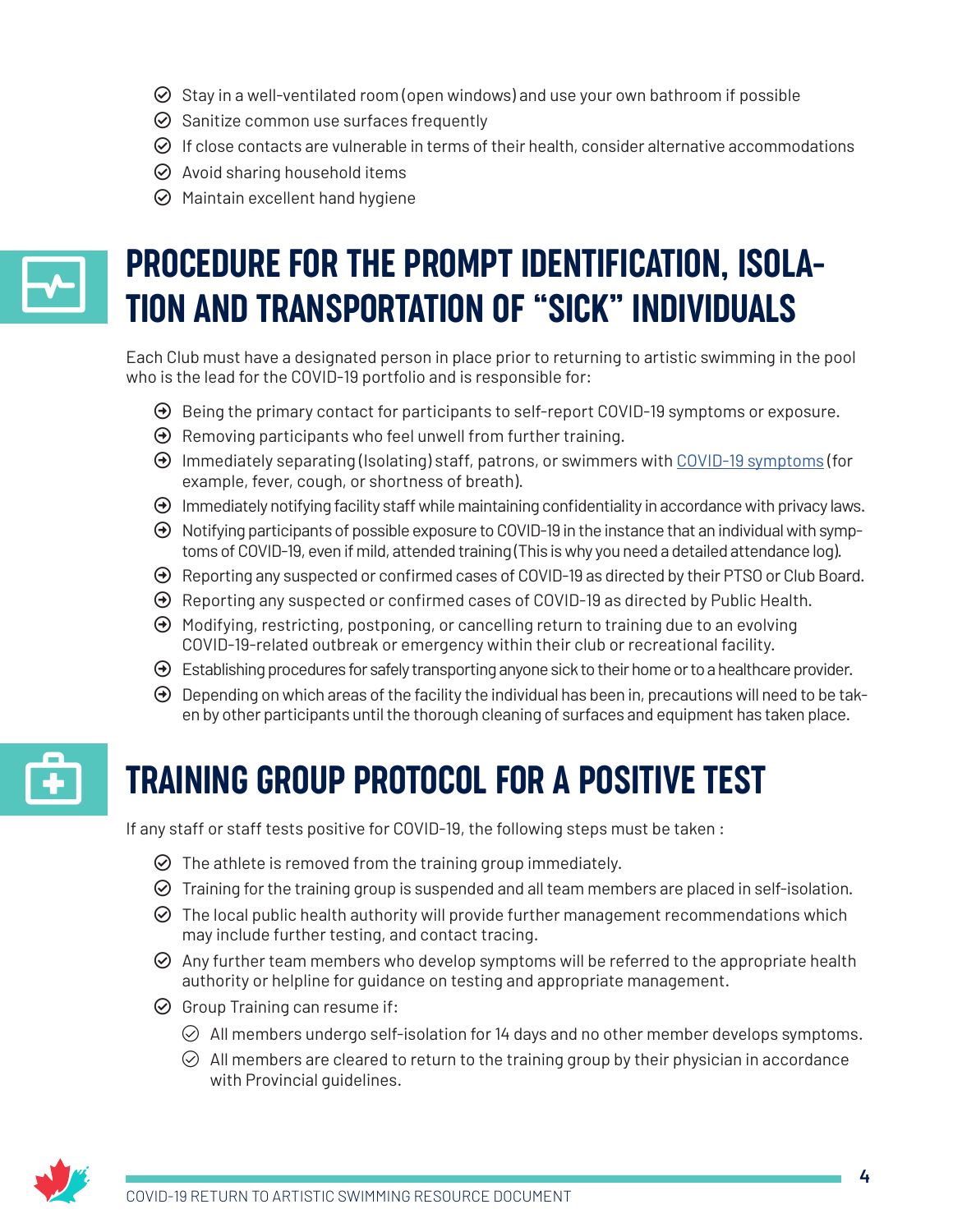# <span id="page-7-0"></span>RETURN TO TRAINING AFTER HAVING COVID-19

The decision on when it is appropriate to return to the training environment following a positive COVID-19 test will require medical advice and clearance by a doctor. Recommendations will vary based on a number of factors and may include further testing in some cases.

An athlete's return to sport after a COVID-19 infection requires special consideration prior to resumption of high intensity physical activity. While there is increasing research on the multi-organ nature of COVID-19 in the acute phase, there is currently limited research on medium to long-term complications.

Any athlete, coach, or staff member who contracted COVID-19 must meet the following minimum criteria prior to retuning training environment:

- $\odot$  Be symptom-free for 14 days before participating in artistic swimming programs or activity.
- $\odot$  Have written clearance from a physician

# E

## BUILDING A SAFE RETURN TO SPORT PLAN

## ASSESS YOUR SITUATION

Since each province's reopening plan differs it is the responsibility of all PTSOs, clubs, coaches and members to:

- **Strictly adhere to the policies and procedures outlined by their provincial and municipal governments and public health agencies that have been established to ensure a safe environment for all and;**
- Complete a detailed Risk Assessment (A sample Risk Assessment tool can be found in Appendix 1) to determine what the risk factor is (high-medium-low) for a return to artistic swimming in your specific jurisdiction and situation and;
- $\odot$  Know and follow quidelines for the number of people allowed in the facility at one time and other physical distancing requirements determined by health authorities and the facility and;
- $\odot$  Communicate with venue operators in advance of restarting about what their cleaning and physical distancing strategy is and how you can help implement and contribute to a safe and clean environment

## FACILITY OPERATIONS

#### **Flow and Physical Distancing - Adopt a "Get in, train and get out" Approach**

Physical distancing is proven to be one of the most effective ways to reduce the spread of illness during an outbreak. In Canada, as physical distancing measures remain in force, individuals are required to maintain a minimal physical distance of 2 m (6 feet) between individuals at all times.

The recommended distances when training and exercising are larger. A recent study by a Bel-gian and Dutch group looked at air flow and particles when exercising<sup>[6](#page-18-0)</sup>. On the basis of these lab controlled (no prevailing wind etc.) results the scientist advises that for walking the distance of people moving in the same direction in 1 line should be at least 4-5 meters, for running and slow walking it should be 10 metres and for hard biking at least 20 metres. Also, when passing someone it is advised to already be in a different lane at a considerable distance e.g. 20 metres for biking.

 *"The greater volume and rate of breathing that occurs during exercise has the risk of spreading droplets farther,"* Levine says*. He doesn't have actual data, but says, "I think it's reasonable [to increase social distancing] based on the known changes in breathing during exercise."[7](#page-18-0)*

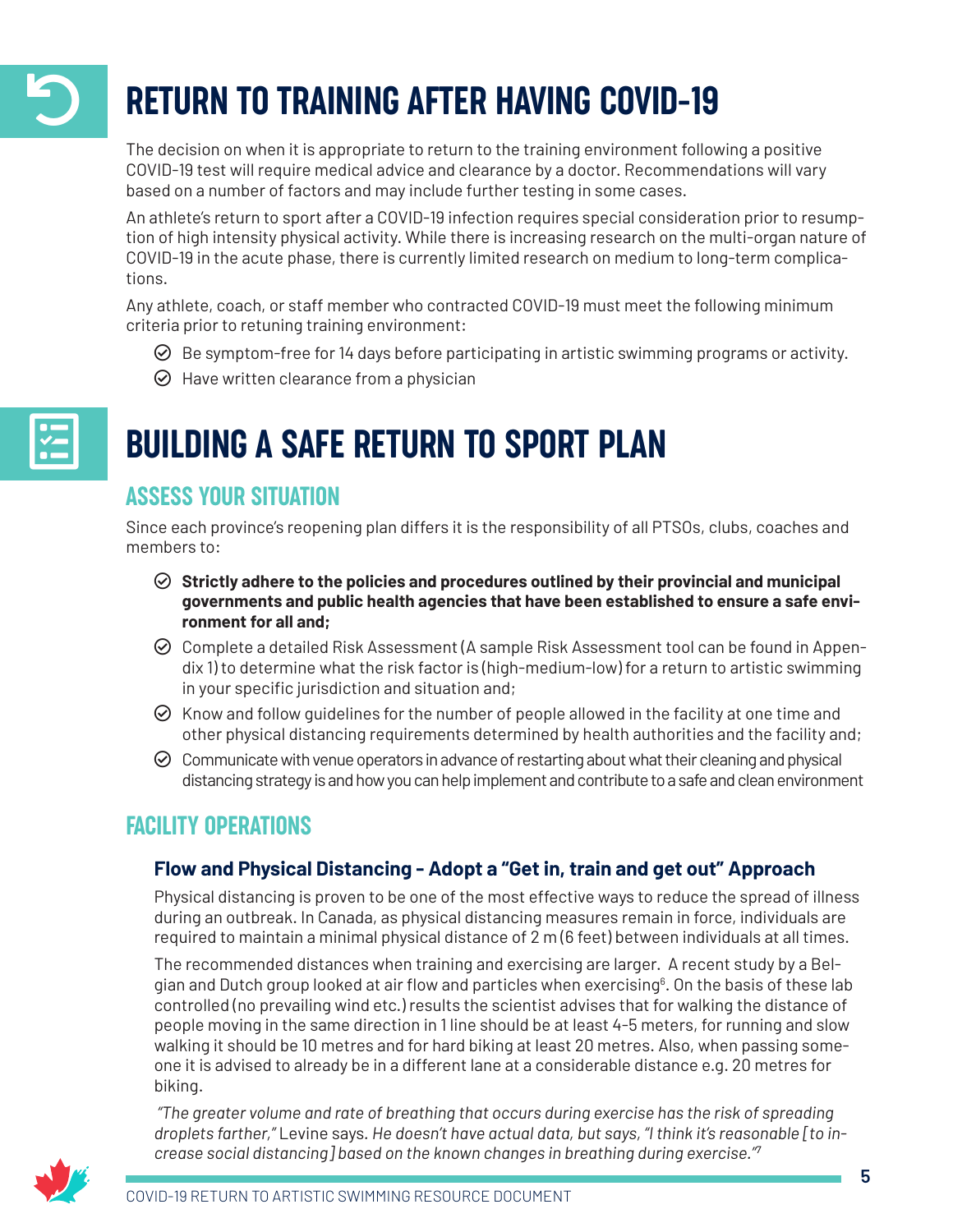<span id="page-8-0"></span>The number of participants allowed in a facility at any given time must follow the venue, municipal, provincial and public health restrictions for a maximum number of persons allowed in gathering. The facility and its users must develop a plan for movement of participants in the facility that respects these gathering restrictions.

#### **General Risk Mitigation Strategies Checklist for Physical Distancing**

- $\odot$  Drop-off and pick-up of athletes to happen outside the facility according to a set schedule to avoid "congregations" of people during drop off and pick up.
- $\odot$  Establish facility access with one entry point and a separate exit point.
- $\odot$  Post signage that reinforces social distancing and illness prevention measures. (The Public Health Agency of Canada has free posters and handouts available on their website).
- $\odot$  Multi-use facilities manage access in a way that prevents interaction/cross over between different user groups.
- $\odot$  Install visible markings on floors to indicate appropriate physical distancing.
- $\odot$  Develop a facility use schedule that allows adequate time for the required sanitation to be done between each activity/user group and as frequently as necessary to mitigate the risk of COVID-19 spread.
- $\odot$  Close locker rooms; athletes, coaches and others should arrive at the pool dressed and ready to enter the pool (swimsuits under clothes). No use of facility lockers or storage for participant equipment or personal items.
- $\odot$  Prevent use of low ventilated spaces.
- $\odot$  Design planned access to washroom facilities and limit them to essential use.
- $\odot$  Design a planned flow and movement of people in the facility using floor markings and signage (out of the water).
- $\odot$  Planned use (including distancing diagrams and flow patterns) of the pool space to ensure an appropriate physical distance can be maintained at all times (minimum of 2 metres but may need to be greater depending on the exertion level and training being done).
- $\Theta$  Markings on the pool deck to identify individual areas for athlete and coaches that respect the physical distancing requirements and provide each individual with their own space and that do not require one individual to walk through another person's space to get to their space.

#### **Cleaning, Hygiene and Sanitation**

Surfaces frequently touched with hands are most likely to be contaminated. These include doorknobs, handrails, elevator buttons, light switches, cabinet handles, faucet handles, tables, countertops and electronics. The COVID-19 virus has been shown to last on glass and hard plastics for between 2-5 days, metal for 3-5 days and wood 4 days without washing and sanitizing.

Coronaviruses are one of the easiest types of viruses to kill with the [appropriate disinfectant](https://www.canada.ca/en/public-health/services/publications/diseases-conditions/cleaning-disinfecting-public-spaces.html) product when used according to the label directions.

#### **General Risk Mitigation Strategies Checklist for Cleaning, Hygiene and Sanitation**

- $\odot$  To ensure the disease is killed in swimming pool water aquatic facility operators should ensure water testing takes place as required by regulation or more frequently if required by protocols established by the facility.
- $\odot$  Restrict activities to areas with a high level of ventilation (poor ventilation has been attributed to COVID-19 airborne spread).
- $\odot$  Have available touchless hand disinfection /soap-water stations throughout the facility.

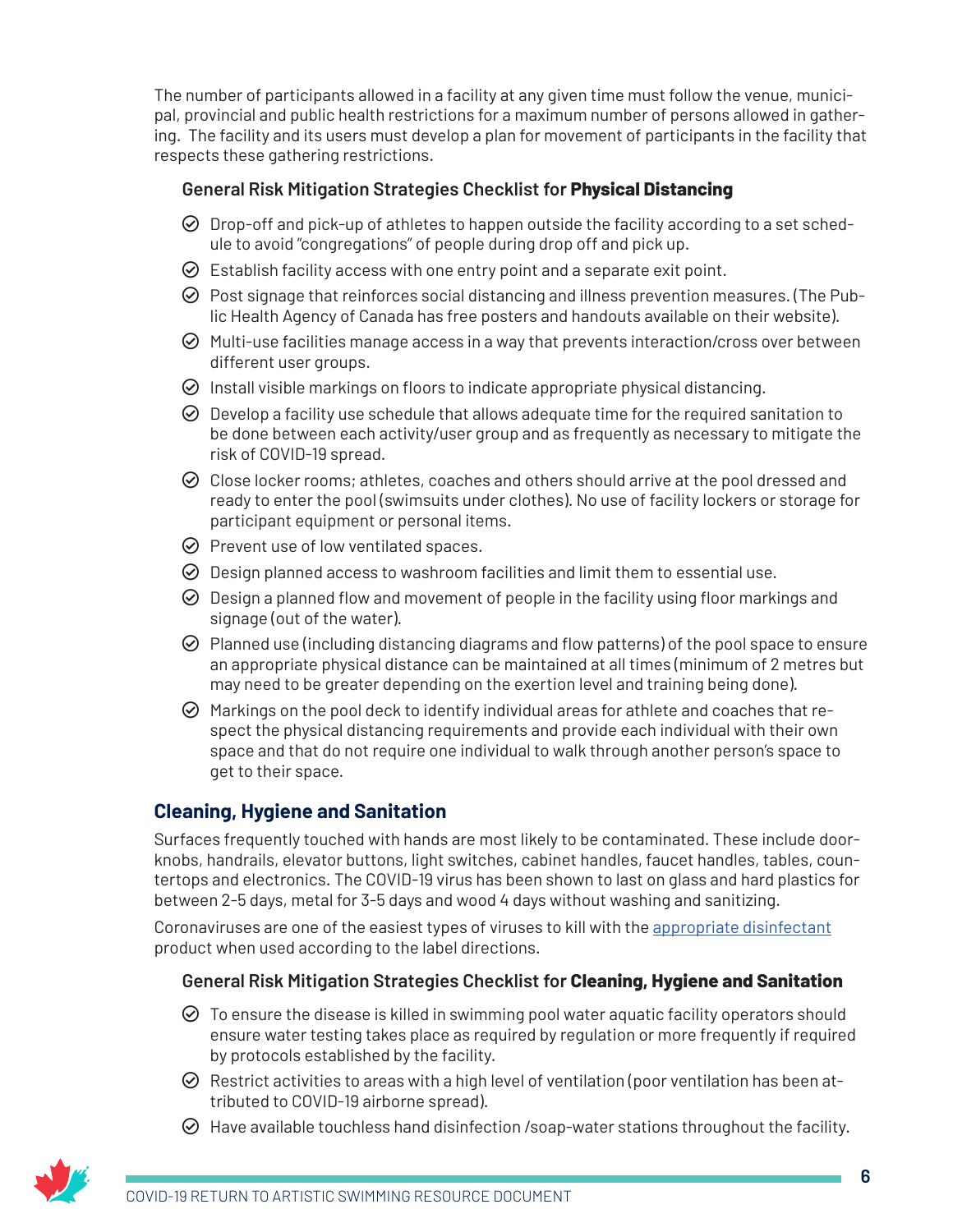- <span id="page-9-0"></span> $\odot$  Develop a facility use schedule that allows adequate time for the required sanitation to be done between each activity/user group and as frequently as necessary to mitigate the risk of COVID-19 spread.
- $\odot$  Ensure all no-touch fixtures in restrooms are working properly (faucets, soap dispenser, hand dryer, toilet flushing functions).
- $\odot$  Have standard operating procedures (SOP) for cleaning and disinfecting that frequently and effectively eliminates any viruses from public spaces and surfaces. Identify high traffic areas and disinfect these areas more frequently.
- $\odot$  A detail cleaning log is kept and posted.
- $\odot$  Ensure easy access (no touch) to garbage cans for disposal of tissues, wipes etc.
- $\oslash$  No lost and found. All items left behind are disposed of.
- $\odot$  Disinfect all equipment between user groups (railings, door handles).

### CONSIDERATIONS FOR BUILDING YOUR PLAN

The return to artistic swimming should only be initiated once municipal, provincial and federal regulations permit the resumption of this type of activity and with approval from your PTSO. All the health, safety and strategies to mitigate risk must be adhered to. This step should involve only one training session per day per training group.

#### **Participants**

Attention needs to be paid to the ability of participants to be able to follow all of the recommendations, so age and level of artistic swimmer should be limited to participants capable of independently adhering to the recommendations and strategies to mitigate risk.

#### **Group Size**

Group size must fall within any group gathering limitations that are in effect locally, including any PTSO and facility group size limitations.

#### **Risk Assessment**

Complete a "Risk Assessment" prior to the start of returning to training and following the completion of each week of training. Ensure any issues or recommendations are actioned before the start of any training. A sample Risk Assessment tool is found in Appendix 1.

#### **Emergency Action Plan (EAP)**

Update your EAP to include a COVID-19 facility plans to exit everyone from the venue in a way that respects physical distancing if it is safe to do so.

#### **Safe Sport**

Your return to sport program must be designed to ensure all aspects of a safe sport environment can be implemented and followed. Open and observable training environments should be maintained at all times, with the Rule of Two applied. This includes any training or communication done virtually.

#### **Additional Resources:**

Coaching Association of Canada - [Three Steps to Responsible Coaching](https://coach.ca/three-steps-responsible-coaching) Canada Artistic Swimming - [Safe Sport](https://artisticswimming.ca/safe-sport/)

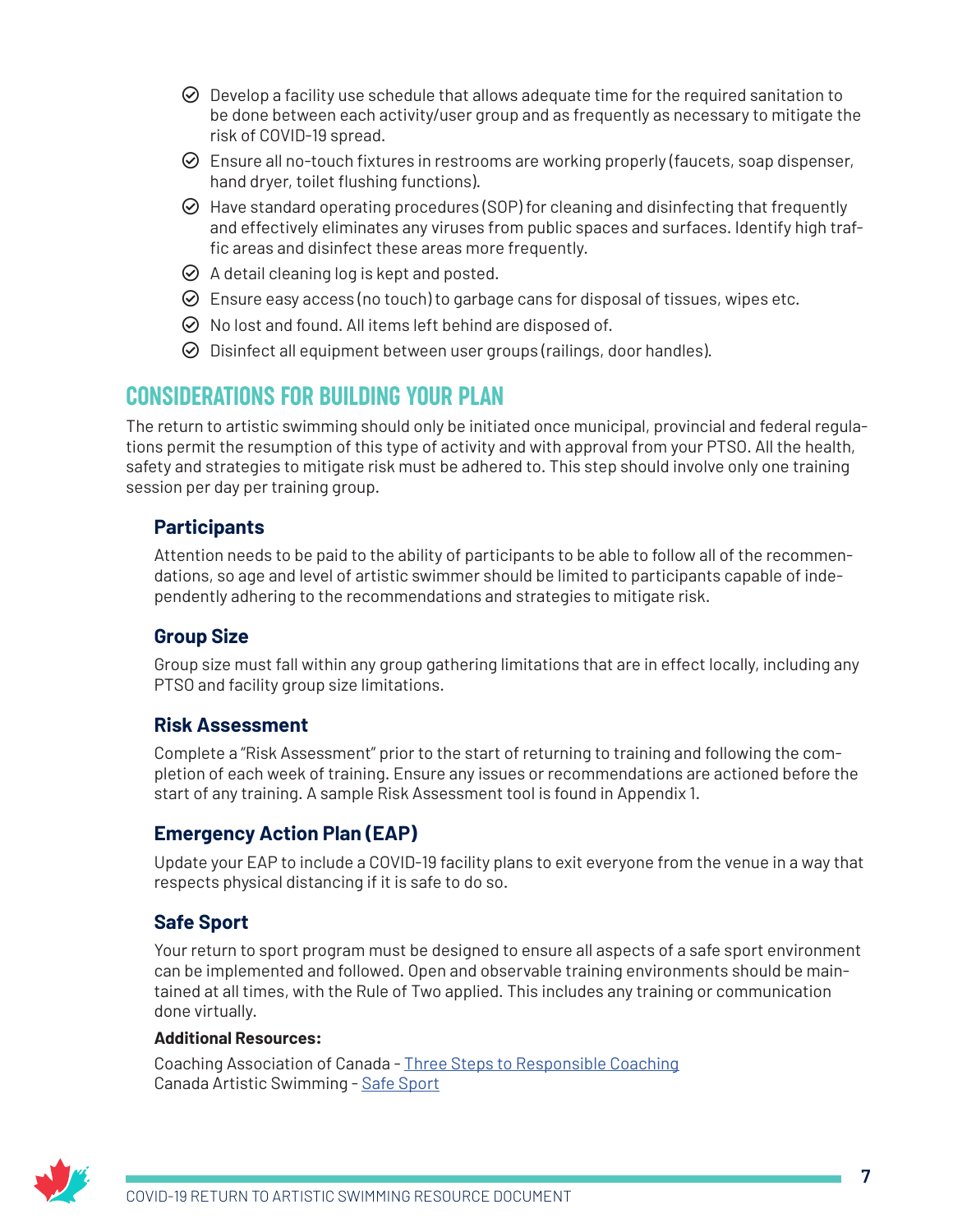#### <span id="page-10-0"></span>**Conduct Policy**

Consider updating your Conduct Policy to include following the communicated protocols/processes for preventing the spread of COVID-19 and the consequences for not following them (for coaches, athletes, parents).

#### **Registration**

Ensure all coaches and athletes are duly registered in accordance with CAS and their PTSO polices and that all fees have been paid and they have submitted any and all forms required by their PTSO and/or Club.

#### **Club Fees and Refund Policies**

- $\Theta$  Consider online payment or no contact payment methods only.
- $\Theta$  Develop and communicate (in a virtual meeting and in writing) the payment policies, processes and timelines.
- $\Theta$  Determine Refund Polices If the season is shortened or unable to be completed.
	- $\odot$  What fees are refundable and non-refundable?
	- $\odot$  Under what circumstances will refunds be provided (e.g. If an athlete contracts COVID-19, If an athlete is unable to practice due to family quarantine) and what kind of documentation will be required?
	- $\Theta$  How will the amount of the refund be determined?

#### **Communications**

A return to training plan needs to have a communication strategy and plan that includes regular communication and education with key stakeholders including athletes, coaches and others.

- ɳ **Communicate early and often**.
- ɳ **Designate a COVID-19 Communication Person**: Each Club must have a designated person in place prior to returning to artistic swimming in the pool who is responsible for the COVID-19 portfolio and are the primary point of contact for all COVID-19 related matters:
	- $\odot$  Staying up-to-date on all COVID-19 related information being provided by various organizations (public health, provincial and municipal governments, venues etc.) by monitoring provincial and local government websites for daily updates or changes to health guidelines.
	- $\Theta$  Responding to COVID-19 concerns. All participants should know who this person is and how to contact them.
	- $\Theta$  Leading and managing all internal communications (athletes, parents, club coaches, board of directors).
	- $\Theta$  Leading and managing all external communications (facility, PTSO, public health, government officials, general public).
- ɳ **Educate and Inform your stakeholders**. Host information sessions online prior to restarting to educate all stakeholders - club executives, coaches, athletes, and parents so that they:
	- $\Theta$  Are familiar with the risks and how COVID-19 spreads, the steps that participants in artistic swimming activity can take to stay healthy and prevent spreading infection.
	- $\Theta$  Clearly understand how the training will be executed and what the expectations are for athletes, coaches and parents, as well as the consequences for not following the policies, guidelines and directives.
	- $\Theta$  Understand and commit to the physical distancing rules, and how they will be applied in the venue and during training.

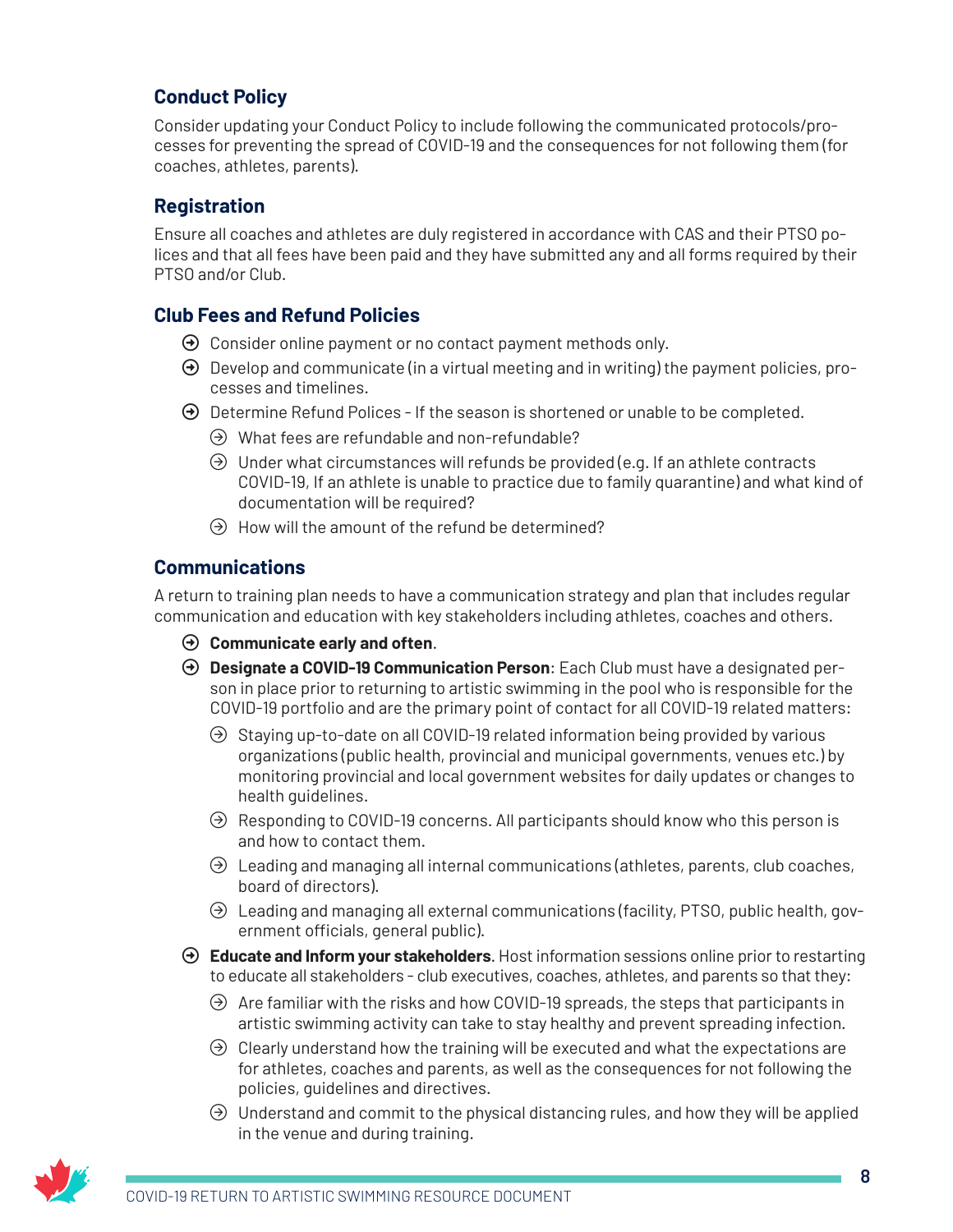- <span id="page-11-0"></span> $\Theta$  Understand and commit to hygiene best practices, and prohibitions on sharing of equipment, water bottles, nose clips, towels, etc.
- $\Theta$  Commit to preventing the spread of COVID-19 by communicating immediately to the COVID-19 lead if they or someone in their family feels sick, or has symptoms of COVID-19.
- $\Theta$  Understand and can execute the Emergency Action Plan.
- ɳ **Conduct formal training** for all staff, coaches, instructors and volunteers on new procedures and protocols. Provide a check list they can use to assess the training environment before each group enters the facility for training.
- ɳ **Keep meticulous logs** of users by date and time in case they need to be reached for "contact tracing".

#### **Daily Individual Health Monitoring**

- $\Theta$  All athletes, coaches and anyone else who will take part in artistic swimming training environment ("participants") should always self-monitor for symptoms of COVID-19. The Government of Canada [COVID-19 Self-assessment Tool is available here](https://ca.thrive.health/covid19/en).
- ɳ Athletes, coaches, and staff must complete a **mandatory daily health assessment questionnaire online prior to arriving at the facility** and must answer 'NO' to the following questions prior to attending any training session:
	- $\Theta$  Do I have any of the symptoms: cough, shortness of breath, chest pain, difficult breathing, fever, chills, repeated shaking with chills, abnormal muscle pain, headache, sore throat, painful swallowing, runny nose, new loss of taste or smell, gastrointestinal illness?
	- $\Theta$  Have I returned from a trip outside the country within the last 2 weeks?
	- $\Theta$  Have I been in contact with or cared for someone with COVID-19?
	- $\Theta$  Have stayed home when sick, even with mild symptoms
- $\Theta$  "Temperature check" for everyone as part of the visual health check assessment prior to entering the facility is recommended.
- ɳ Staff or athletes at risk for severe illness from COVID-19 are recommended to review their specific health concerns with their primary care provider prior to attending training sessions.
- $\Theta$  Have available on deck, pool side a First Aid kit and Personal Protective Equipment (e.g., gloves, masks, eye protection, hand sanitizer, paper towel, tissues, etc.). in the case that a minor injury must be managed by the coaches.
- $\Theta$  Have readily available information about how participants can access the healthcare system virtually, or in person.

#### **Training and Physical Distancing**

- ɳ **Physical distancing of a minimum of 2 metres** must always be maintained at all times in all facility locations, including in the pool.
- $\Theta$  Limit the number of people in the facility in accordance with municipal and provincial gathering restrictions.
- $\Theta$  Athletes and coaches are to be separated into self-contained training groups or teams, to limit transmission, keep the same group of athletes for each training session.
- $\Theta$  The size of training groups will be determined by the available pool space and the ability to maintain the physical distancing that is appropriate for the degree of exertion associated with training.

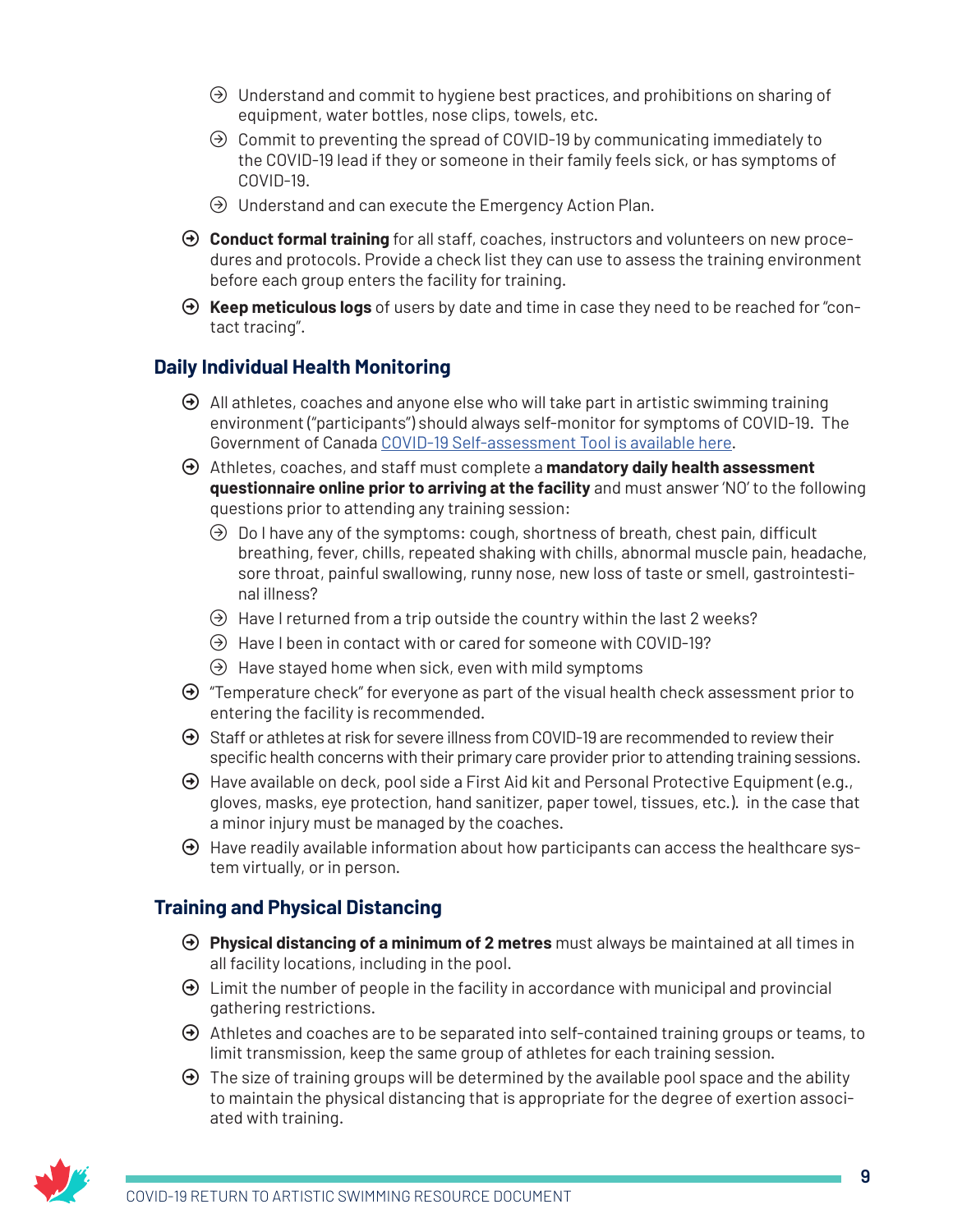- <span id="page-12-0"></span> $\Theta$  An arrival schedule should be developed to coordinate the timing for coach and athlete arrivals. Individuals are to arrive on time at their prescribed arrival time.
- $\Theta$  Athletes must arrive at the pool ready to train (swimsuit under their clothes) and must depart immediately after training "Get in-Train-Get out".
- $\Theta$  Respect and follow facility rules and regulations

#### **Training and Equipment Use**

- $\Theta$  Athletes are not permitted to share any training equipment.
- $\Theta$  Ensure athletes use a large enough yoga mat to eliminate contact between them and the pool deck when stretching or warming up.
- $\Theta$  A plan needs to be developed for the use of music system during training. Only one individual using their personal I-pod can work the music at a time. All music equipment must be disinfected between users.
- $\Theta$  Personal items and clothing (backpacks, jackets, shoes, etc.) brought in by athletes, coaches, and staff should be kept to a minimum. Where bags must be brought in, they should be stored separately, with adequate space between each member's items (re: backpacks left 2 metres apart along pool deck).
- $\Theta$  Coaches should not use whiteboards so that swimmers do not congregate around them, unless physical distancing measures can be applied (large board, big printing).

#### **Training and Hygiene**

- $\Theta$  Upon arrival, athletes, coaches, and staff must wash their hands with soap and water or hand sanitizer (>60% alcohol) for at least 20 seconds.
- $\Theta$  Avoid touching eyes, nose, and mouth.
- $\Theta$  Cover mouth and nose with a disposable tissue or the crease of elbow when sneezing or coughing.
- $\Theta$  Do not share food and drinks.
- $\Theta$  Do not share water bottles. All water bottles must be easily identifiable. Athletes, coaches, and staff are required to fill their personal water bottles at home, prior to a leaving for the facility unless they have access to a touchless water bottle filler in the facility.
- $\Theta$  At this time, public health authorities are advising against physical therapy treatments, which includes hands-on services provided by massage therapists physiotherapists, chiropractors, athletic therapists and strength and conditioning practitioners.
- $\Theta$  Ensure participants have appropriate deck footwear that is worn at all times, except when in the water, to limit contact between feet and the deck.
- $\Theta$  Upon arriving at home athletes and coaches should remove their clothing, place it in the washing machine, along with their swimsuit and towel, and wash everything using regular laundry soap and hot water (60-90°C).

### DEVELOPPING YOUR TRAINING PLAN

- $\Theta$  Coaches and athletes must recognize the potential health implication of reduced training volumes experience during the COVID-19 Pandemic. Many athletes will have experienced diminished capacity in many areas. To reduce the risk of injury, it is advisable to begin with a gradual resumption of training.
- ɳ **STEP ONE** is a gradual return to the water. The focus of training is individual athlete training. See Appendix 2 for a sample Return to the Water Training framework.

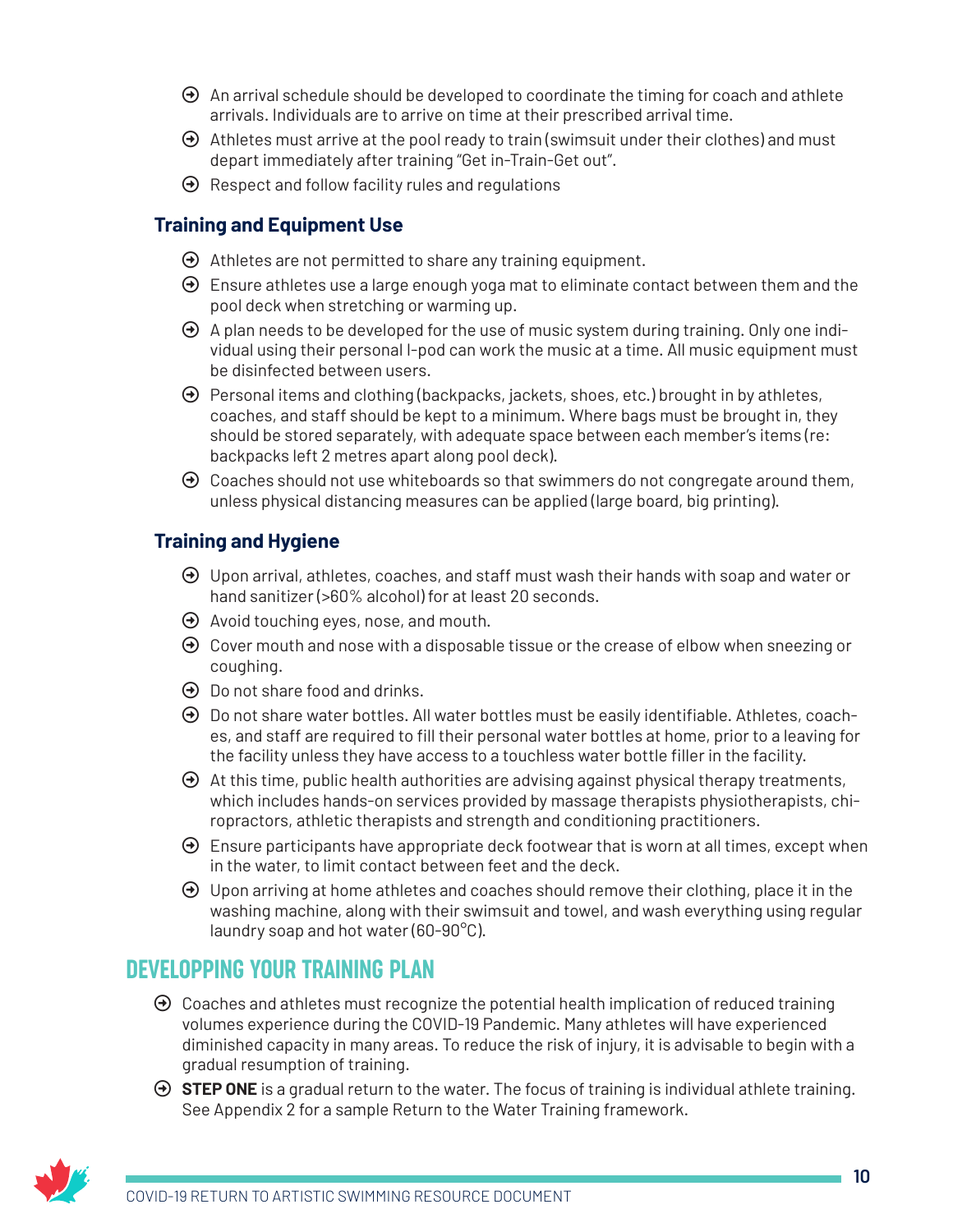- <span id="page-13-0"></span> $\Theta$  Incorporate the "return to the water plan" into a periodized, annual training plan. Factor in how many hours of pool time are able to be accessed and how that will that impact training volume and intensity over periods of time, as seasonal plans are developed.
- $\Theta$  Determine the "minimum" coaching plan required to support the training plan
- $\Theta$  Create a plan for appropriate warm up/activation and post training cool down/recovery.
	- $\Theta$  All warm-ups and cool down protocols must adhere to the physical distancing rules.
	- $\Theta$  Athletes must use their own equipment (no sharing of equipment).
- $\Theta$  There is to be NO athlete athlete contact during training, either on deck or in the pool.
- $\Theta$  Maintain coach-athlete physical distancing during training at all times. Coaches should use verbal cues when instructing students in place of physical contact.
- ɳ Maintain coach-coach distancing at all times. Coaches are not permitted to share hand-held equipment such as stopwatches, tablets, clipboards or pens, with colleagues or others.
- $\Theta$  Use cones on deck to visually divide the pool training space into appropriately sized areas for athletes that respect the required physical distance for a particular activity.
- $\Theta$  Entry and exit into and out of the pool must be staggered or spread out in a manner that respects the physical distancing requirements.

#### ɳ **Lap swimming**:

 $\Theta$  To maintain social distancing of 2 metres, swimmers should swim in the middle of the lane only. If there are no lane markers, swimmers must still maintain physical distancing of 2 metres during lane/laps swimming.

#### ɳ **Individual Skills and Solo Training**:

- $\Theta$  Maintain appropriate physical distancing at all times.
- $\odot$  If possible, design the training so that athletes are never facing each other when breathing.
- $\Theta$  Maintain a physical distance that is appropriate for the level of exertion of the training (greater exertion = heavier breathing and therefore needs a greater physical distance).

#### ɳ **Routine training**:

- $\Theta$  No training of routines in pattern while the physical distancing rules are still in place (land and water).
- $\Theta$  Consider doing land drilling training outside, ensuring physical distancing is appropriate for the level of exertion of the athletes (the greater the exertion and breathing the larger the physical distance must be between athletes). Consider the air flow/wind currents and set up land drilling in a way that athletes are not downwind from each other.
- $\odot$  Considering doing land drilling virtually.
- $\Theta$  When training routines out of pattern in the water, training must incorporate physical distancing that is appropriate for the level of exertion (consider how hard the athletes breathing and which way are they facing). The greater the exertion (and breathing when above the surface) the larger the physical distance must be between athletes.

### INSURANCE AND LIABILITY

The 'return to sport plan' is not specifically an insurance matter but it is a government matter meaning that all return to play (and return to business) guidelines that the various governments (municipal, provincial or federal) are imposing need to be adhered to / followed.

Insurance companies are not dictating when / how businesses should re-open however, given the changes being made to coverages to reflect COVID-19, the respective insurance broker/company should review any return to play / risk management plans that clubs intend to provide to their members prior to re-opening to provide appropriate feedback.

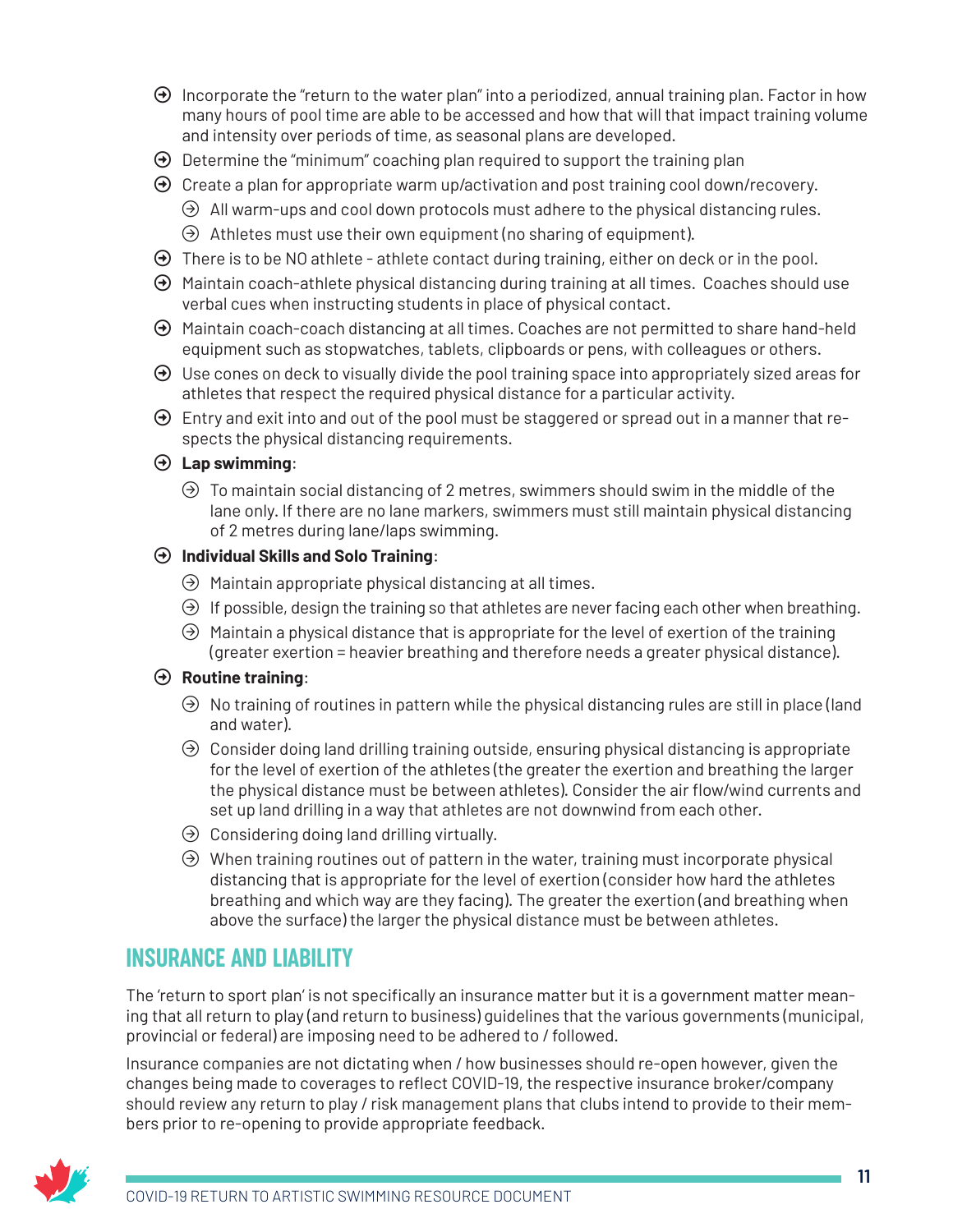## <span id="page-14-0"></span>FEDERAL, PROVINCIAL AND TERRITORIAL COVID-19 PUBLIC HEALTH LINKS  $\boldsymbol{\mathsf{Z}}$

| Canada                           | <b>Nova Scotia</b>          |
|----------------------------------|-----------------------------|
| Alberta                          | Nunavut                     |
| <b>British Columbia</b>          | Ontario                     |
| Manitoba                         | <b>Prince Edward Island</b> |
| <b>New Brunswick</b>             | Quebec                      |
| <b>Newfoundland and Labrador</b> | Saskatchewan                |
| <b>Northwest Territories</b>     | Yukon                       |



## PROVINCIAL ARTISTIC SWIMMING LINKS

| Alberta Artistic Swimming                          | <b>Ontario Artistic Swimming</b> |  |
|----------------------------------------------------|----------------------------------|--|
| <b>BC Artistic Swimming</b>                        | <b>Synchro PEI</b>               |  |
| Manitoba Artistic Swimming                         | Natation Artistique Québec       |  |
| <b>Natation Artistique NB Artistic Swimming</b>    | Saskatchewan Artistic Swimming   |  |
| <b>Newfoundland and Labrador Artistic Swimming</b> | <b>Synchro Yukon Association</b> |  |
| Nova Scotia Artistic Swimming                      |                                  |  |



# RELEVANT LINKS

Please visit the [Canada Artistic Swimming COVID-19 Resource Hub](https://artisticswimming.ca/covid-19-resources/) for additional information.



## **CONCLUSION**

Return to sport in Canada will happen in a "patchwork" fashion and the lifting of restrictions will be at different times and using different steps/phases across the country depending on the evolution of COVID-19 in a particular area of Canada. Canada Artistic Swimming asks the Canadian artistic swimming community to always respect the regulations and directives from all levels of government and public health. Now is the time for our community to be leaders and continue to do our part to control the spread of the virus and keep all Canadians safe. This document has been created to assist member organizations with planning their return to the pool with the health and safety of all individuals being every organization's priority. At no time should the information in this document be interpreted as superseding or providing the justification for not adhering to government regulations, public health directives or any return to sport guidelines in a community or facility, nor should it stop an organization from implementing whatever strategies are necessary to mitigate risk in their particular situation.

#### *THANK YOU AND TRAIN SAFE!*

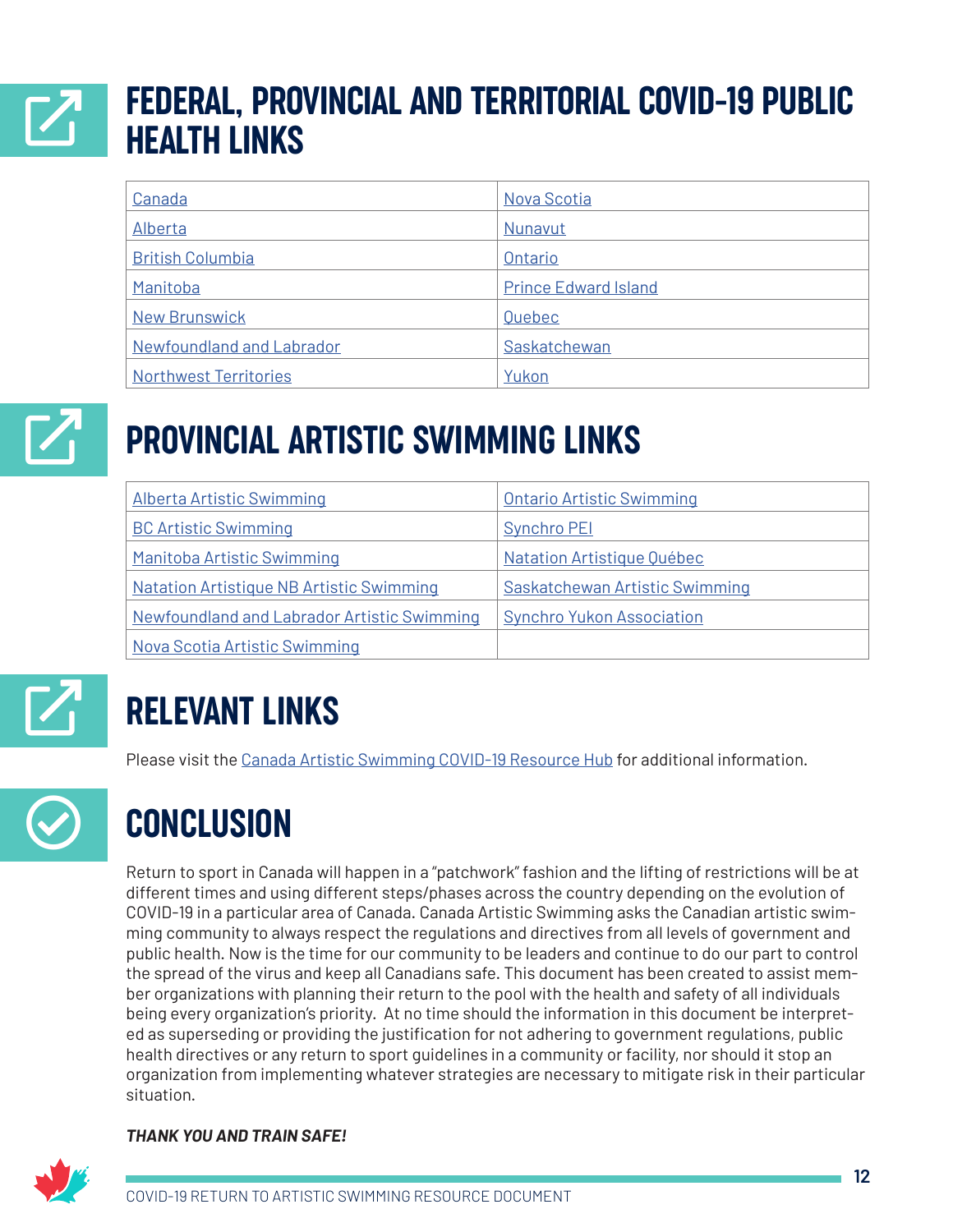## **APPENDIX 1** CLUB RISK ASSESSMENT TOOL FOR RETURN TO SPORT

The Club Risk Assessment Tool for Return to Sport is an Excel spreadsheet that lets clubs calculate risk by answering a few questions.

In order to accurately provide answers to the following risk assessment and mitigation checklist, those responsible must be knowledgeable on the current COVID-19 outbreak. They should reference the daily provincial, local and global COVID-19 situation reports provided by WHO, Health Canada and provincial health authorities.

The tool must be completed in this Excel spreadsheet (see following tabs), as the scores are automatically calculated there.

It must be ensured that this risk assessment is conducted with input from local public health authorities, and preferably personnel with expertise in risk assessment, epidemiology, and infectious disease control measures are included from the initial stages of planning.

For the overall determination, factors under consideration include:

- $\odot$  The current stage of the COVID-19 outbreak where training is to be and known transmission dynamics
- $\odot$  The geographical distribution of and number of participants, and their individual risk profile
- The risk assessment tool
- $\odot$  The mitigation measures that are currently in place or feasible to implement

It is important to remember that while mitigation measures can reduce the risk of COVID-19 infections, they cannot completely eliminate the threat. It is the Sport Medicine Advisory Committee (SMAC), Canadian Public Health and WHO's view that all regions with community transmission should seriously restrict gatherings that bring people together and have the potential to amplify disease and support the recommended best practice of physical distancing.

If movement restrictions (provincial, local) and physical distancing measures remain in place, the Risk Assessment may not apply as public health restrictions (e.g. maximum number of people together, quarantine post movement, etc.) take precedence and by their very nature may preclude any training.

This tool was adapted from the WHO Mass Gathering Risk Assessment and Mitigation Check List and the Canadian RATs tool specifically for sport-specific clubs in Canada to conduct a risk assessment and mitigation check list to minimize the risk of COVID-19 transmission when resuming club based training. Special thanks to Rowing Canada Aviron, in particular Dr. Mike Wilkinson and Jennifer Fitzpatrick, for their leadership in developing the original risk assessment and mitigation check list for rowing clubs across Canada.

### ɳ **[Download the Club Risk Assessment Tool for Return to Sport](https://artisticswimming.ca/covid/Appendix1-OTP-Club-Risk-Assessment-and-Mitigation-Checklist-Tool-EN.xlsx)**

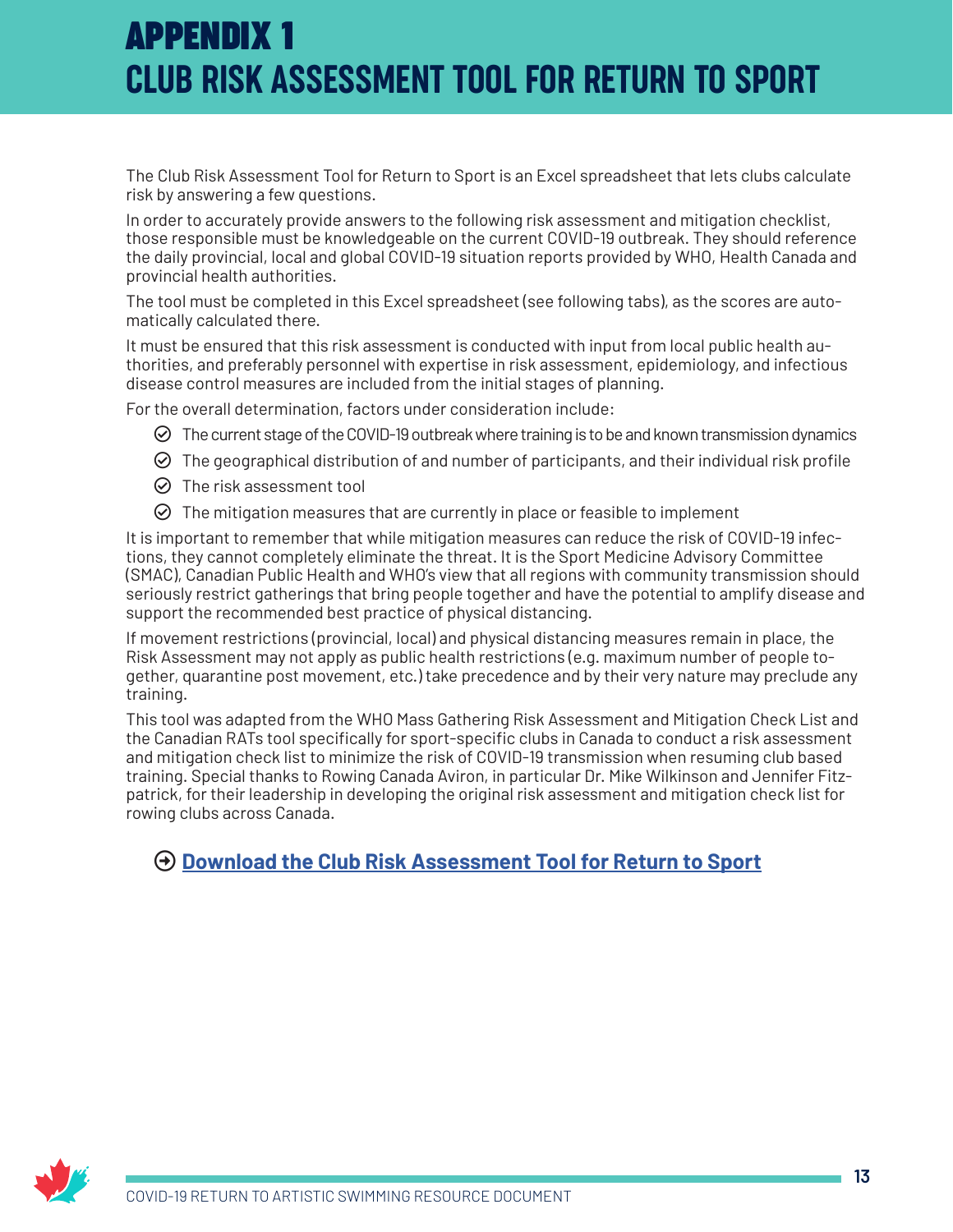## **APPENDIX 2** SAMPLE GRADUAL RETURN TO WATER TRAINING SCHEDULE

As the COVID-19 situation across Canada evolves, conversations are starting to take place about restarting sport. What does this look like for artistic swimmers? This is very likely the first time that your club has been out of the water for this long a time.

As clubs return to some form of structured training and start their new season, a well-designed periodized training plan should start with general preparation, working on building the engine of your athletes with a focus on aerobic conditioning (land and in water), strength, coordination, and flexibility. The duration of this phase is 8-12 weeks depending on the level of athletes your work with:

| Learn to Train:          | 8-12 yrs of age    | 12 weeks    |
|--------------------------|--------------------|-------------|
| <b>Train to Train:</b>   | $11-15$ yrs of age | 10-12 weeks |
| <b>Train to Compete:</b> | 15-21 yrs of age   | 8-10 weeks  |

Before the pandemic, clubs and athletes had different training situations and the amount of time spent in-water could vary between 1 and 29+ hrs./ week. When pools closed and access to water-based training stopped, artistic swimmers became 100% land-based beings (no time in the water). In addition, many clubs replaced water-based training with land-based training. The result of this situation is that athlete's bodies have adapted to being 100% land based.

Returning to the pool after being out of the water for this long presents a challenge for athletes and coaches. Stopping water-based training can significantly affect the bodies adaptation to being in a weightless environment and **this adaptation must be considered when returning to in-water training**.

As such, precautions must be taken to plan for a PROGRESSIVE return to in-water training in the number of hours, the frequency (times/ week) and the activities within the training session.



#### **20-25 minutes just play**

do whatever you want – re-acquaint yourself with the water by floating & diving – get moving with no structure



Finish the 25 minutes with **400-600 meter** freestyle and backstroke mix

 $\bigoplus$ 

#### **Basic exercises**:

- back layout head-first & foot-first travel
- propeller & reverse propeller
- ballet leg exercises
- front layout head-first & foot-first travel
- front layout support scull
- vertical positions at the wall • vertical positions off the wall at ankles and at knee level - provide individual technical

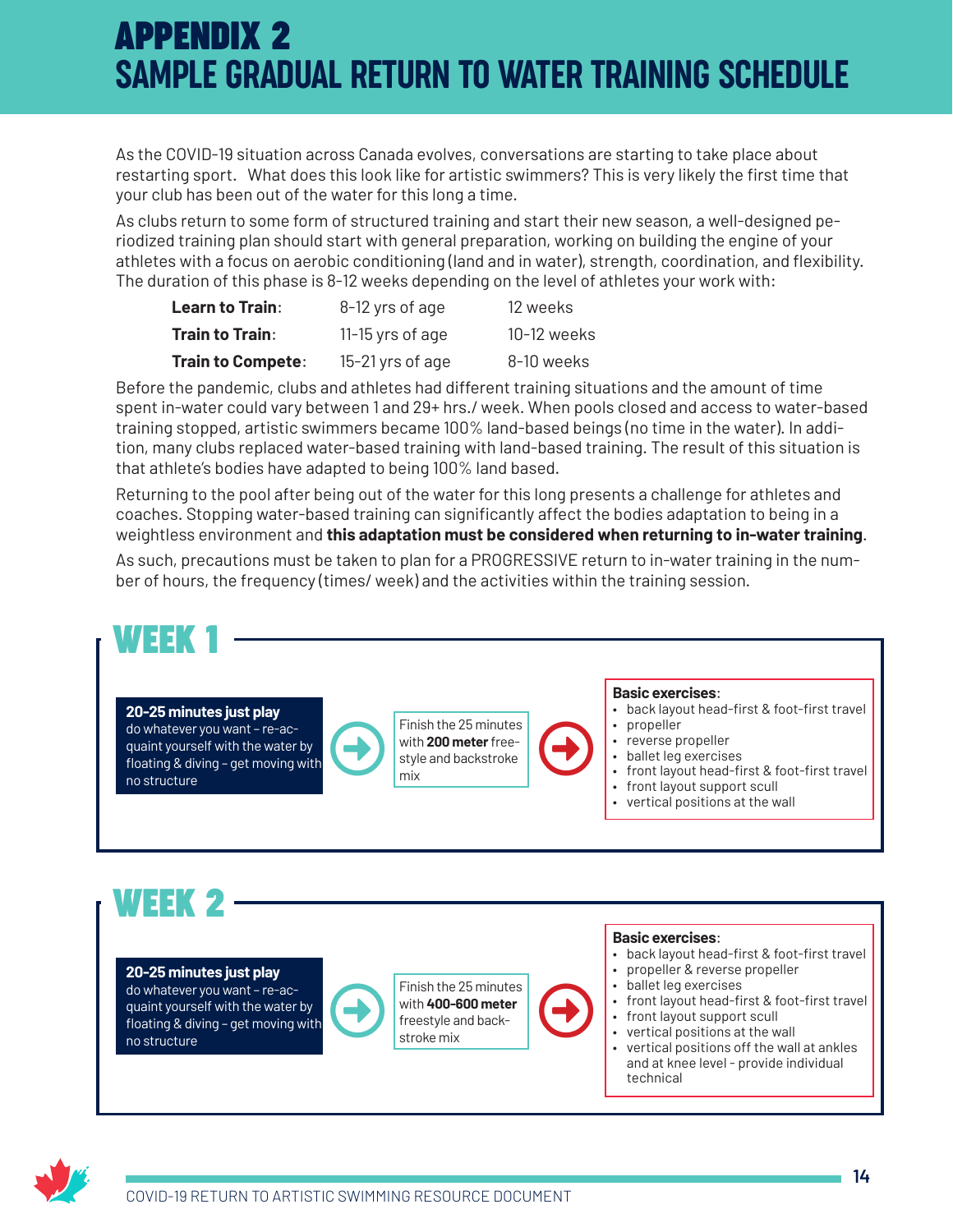## **APPENDIX 2** SAMPLE GRADUAL RETURN TO WATER TRAINING SCHEDULE





## **WEEK 5**

**1200-1600 meter swimming:** • Start sets with time (easy)

• attention on technique

- $\bigodot$
- 25-30 minutes vertical positions
	- Basic barracuda exercises
	- Basic body boost exercises
	- 45-60 minutes of basic routine skills: add in easy speed and quickness basic drills. Start with simple movements. No complex movements

## **CHOREOGRAPHIES**

Clubs and coaches could consider using the choreographies they prepared for the 2019-2020 season as their routines for the 2020-2021 season. By using the same choreographies, this will **free up time** typically allotted to developing the new choreographies and that can be used to **develop energy systems** and spend **focused time on athleticism and technical skills**.

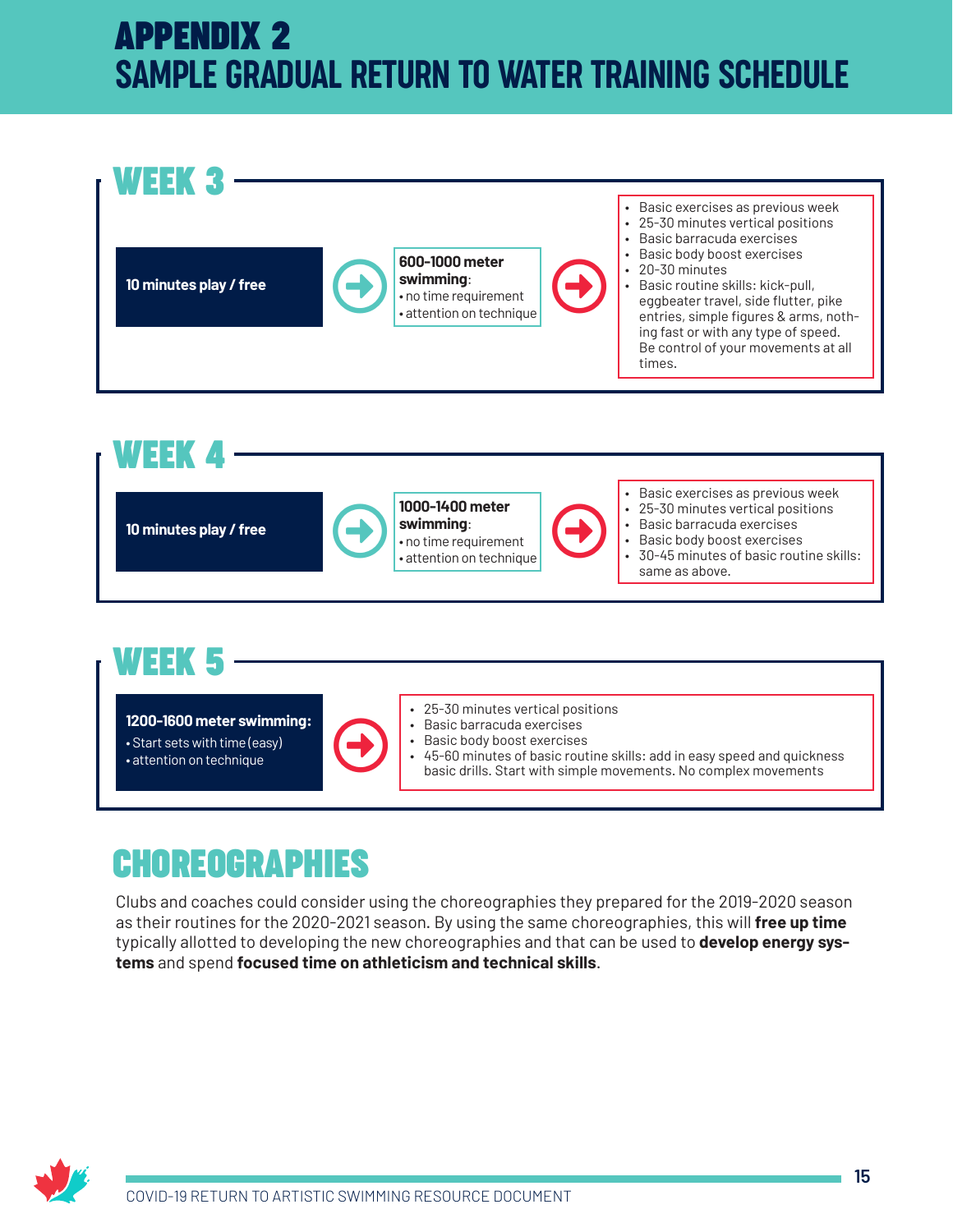## <span id="page-18-0"></span>**ENDNOTES**

- US Department of Health & Human Services. [New coronavirus stable for hours on surfaces.](https://www.nih.gov/news-events/news-releases/new-coronavirus-stable-hours-surfaces) March 2020.
- Government of Canada. [Coronavirus disease \(COVID-19\): Symptoms and treatment](https://www.canada.ca/en/public-health/services/diseases/2019-novel-coronavirus-infection/symptoms.html)
- [Medical Info for Pan Am Aquatics](https://www.teamunify.com/uana/UserFiles/Image/QuickUpload/covid-19-open-water-english-1-_069032.pdf), UANA Sports medical Commission
- CDC is the [Center for Disease Control and Prevention](https://www.cdc.gov) in the USA
- [https://www.canada.ca/en/public-health/services/diseases/2019-novel-coronavirus-infection/](https://www.canada.ca/en/public-health/services/diseases/2019-novel-coronavirus-infection/prevention-risks.html?topic=tilelink#self ) [prevention-risks.html?topic=tilelink#self](https://www.canada.ca/en/public-health/services/diseases/2019-novel-coronavirus-infection/prevention-risks.html?topic=tilelink#self )
- [Canadian Sport Medicine Advisory Committee Update # 12](https://myemail.constantcontact.com/Update--10--Advisory-on-COVID-19.html?soid=1108867463200&aid=uJ97lrgt52s), April 1, 2020
- [https://www.npr.org/2020/04/01/825143172/just-keep-moving-and-sometimes-double-your-dis](https://www.npr.org/2020/04/01/825143172/just-keep-moving-and-sometimes-double-your-distance)[tance](https://www.npr.org/2020/04/01/825143172/just-keep-moving-and-sometimes-double-your-distance)